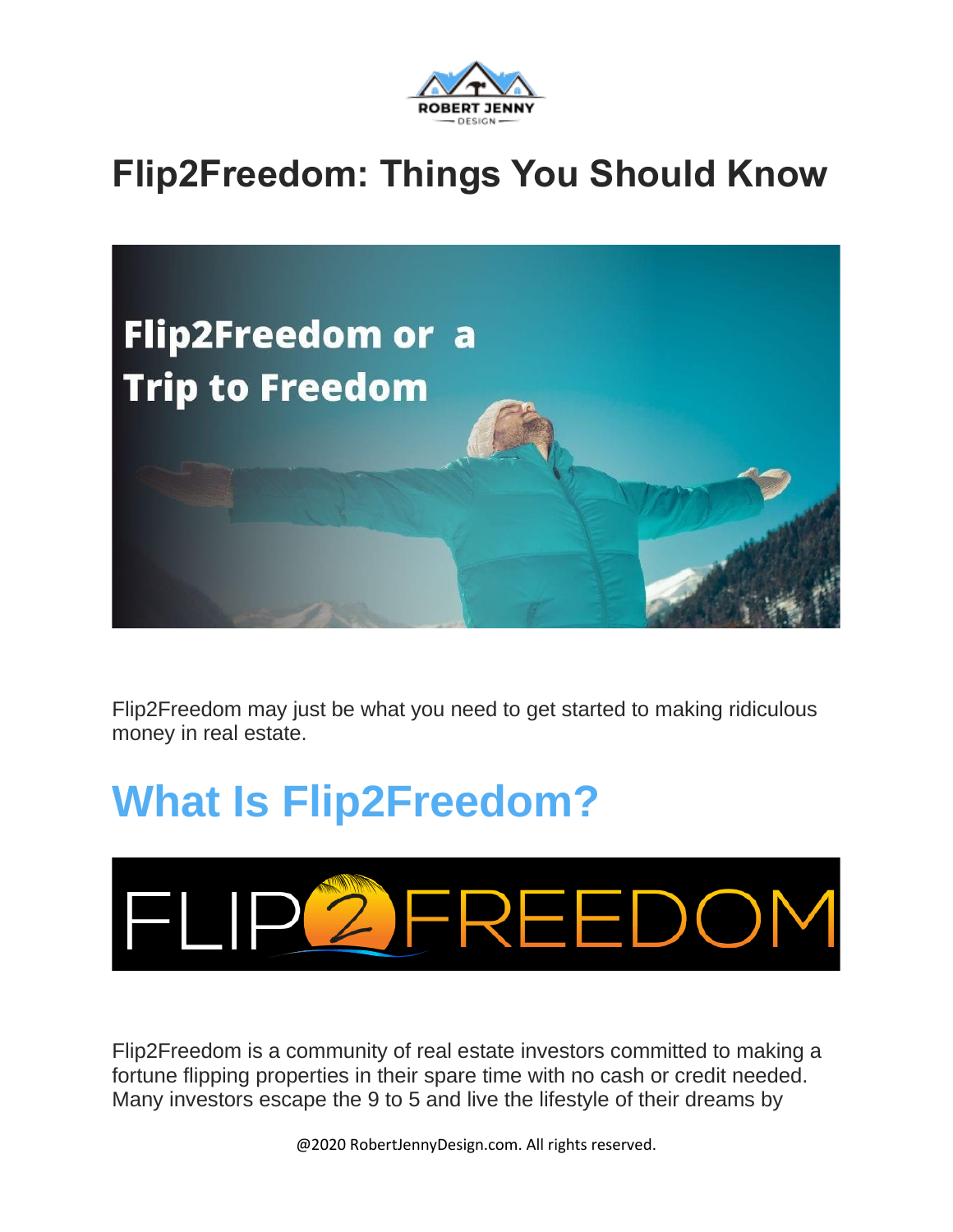

figuring out this program and create millions of dollars of income as a successful real estate investor. This community is the real deal for anyone new to Real Estate Investing (REI) and willing to invest in wholesale in some specific markets.

# **The Founder Does Flip2Freedom**



The founder Sean Terry currently is buying and selling seven to ten properties a month by either fixing & flipping turn-key cash flow properties with tenants in place to investors across the US or selling wholesale properties to cash investors.

@2020 RobertJennyDesign.com. All rights reserved.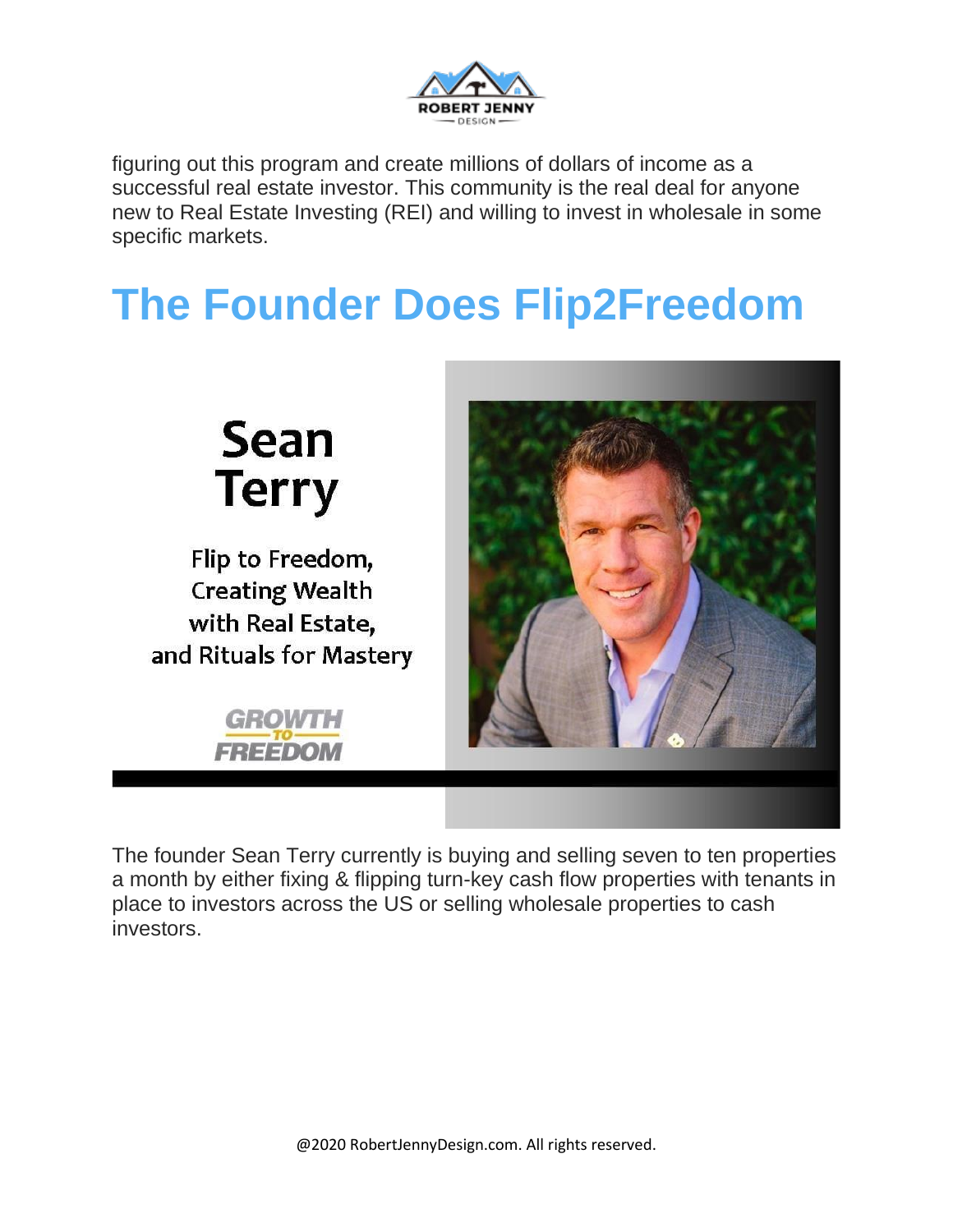

## **What Flip2Freedom Promotes**



Retirement Summer Trip with a Tent. who doesn't want that ?

The Flip2Freedom society encourages people to get a job to enjoy your life after retirement someday. It doesn't fit most people, though it could provide for some, with the community, they believe people can taste and enjoy liberation and satisfaction from now on in their lifestyle, lead their lifestyle and also have their freedom to build. They know how it is out there in the society, people go to a job day in and out feeling like there's more to life, some better way to fulfillment than to play the part as an employee and wholesale their time and talents out only to make their boss rich.

At [Flip2Freedom,](http://flip2freedom.com/) this community believes people deserve more. Flip2Freedom convinces people that there is also a better form of earning a living, it is possible to believe. It sounds risky, but the examples they provide illustrate that people can leave their job. But now, these people enjoy more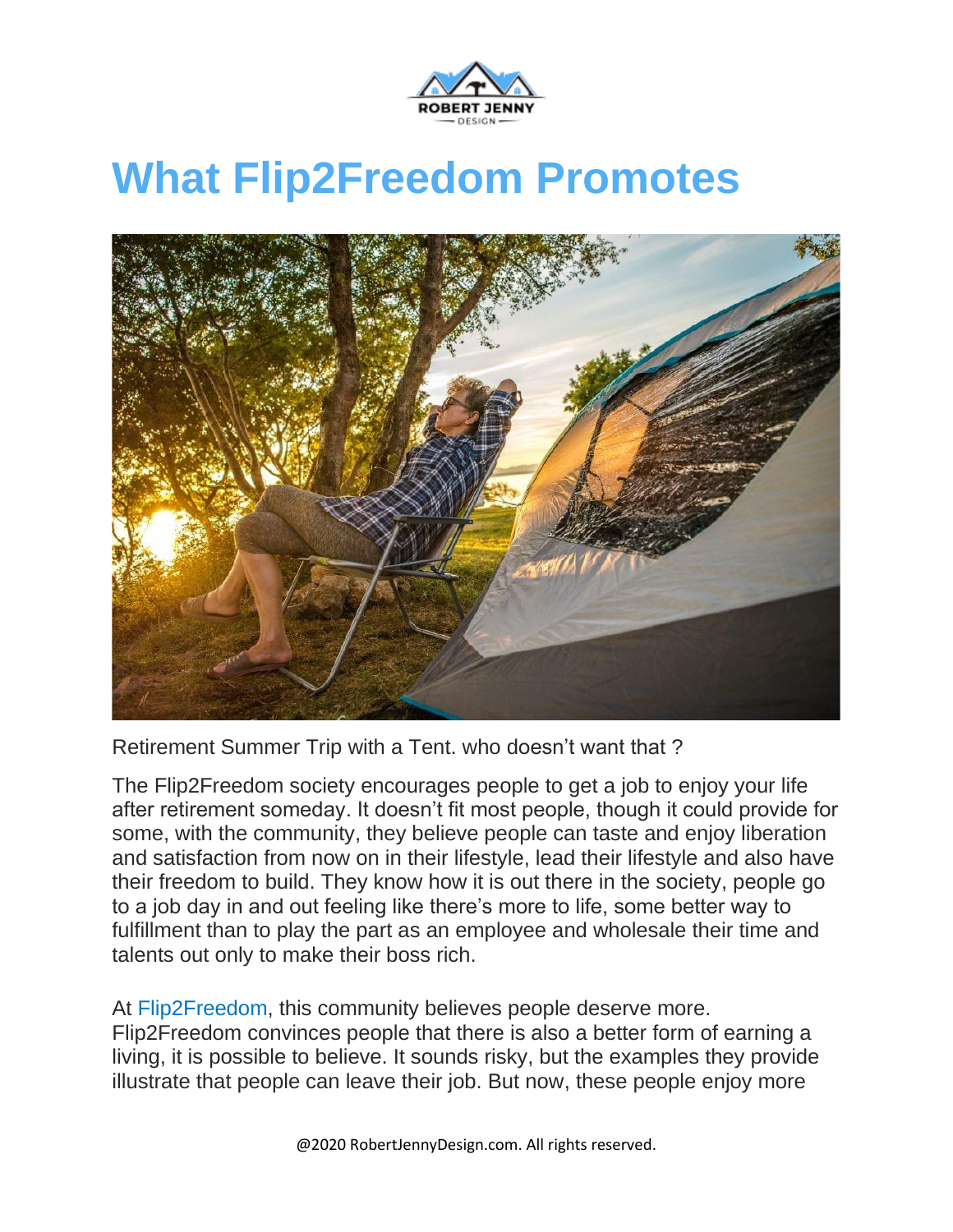

time with their families and travel the world when their counterparts are still miserable in their everyday situations.

### **There Is More To Life Than A Job**



Leave the stress behind, enjoy the life

Flip2Freedom community believes people can enjoy more. A job does not have to be what people subject their life to. Here, they claim the most significant danger is that people will lead a life that doesn't please them and that real security in a business that provides for the lifestyle that people choose, not the one their job dictates. They will achieve genuine independence and satisfaction as part of Flip2Freedom without having to climb the corporate ladder and becoming a prisoner of a company that controls every waking hour of people's life.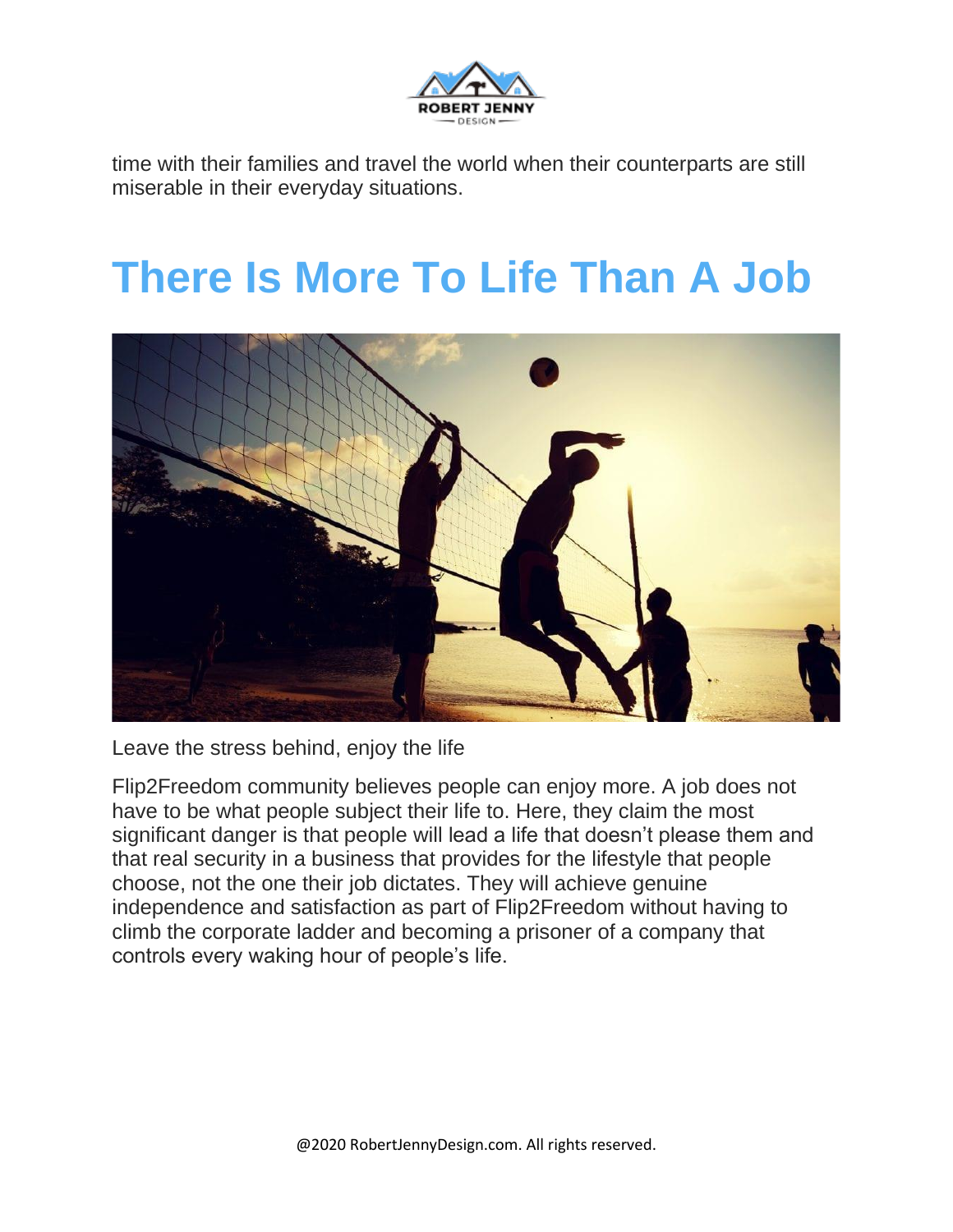

## **Get The Step-By-Step**



Take each step to a new future

Flip2Freedom by Sean Terry teaches people to discover how to escape 9 to 5 and create an incredibly profitable real estate investment business. Use real investing as a vehicle to live their life the way they've always wanted. Attain financial freedom and the ability to live the lifestyle of people's dreams. Discover inside tips and tricks on investing in real estate that would take years to learn. Finally, people who join this community will learn how to complete a property transaction from start to finish in exact step-by-step descriptions.